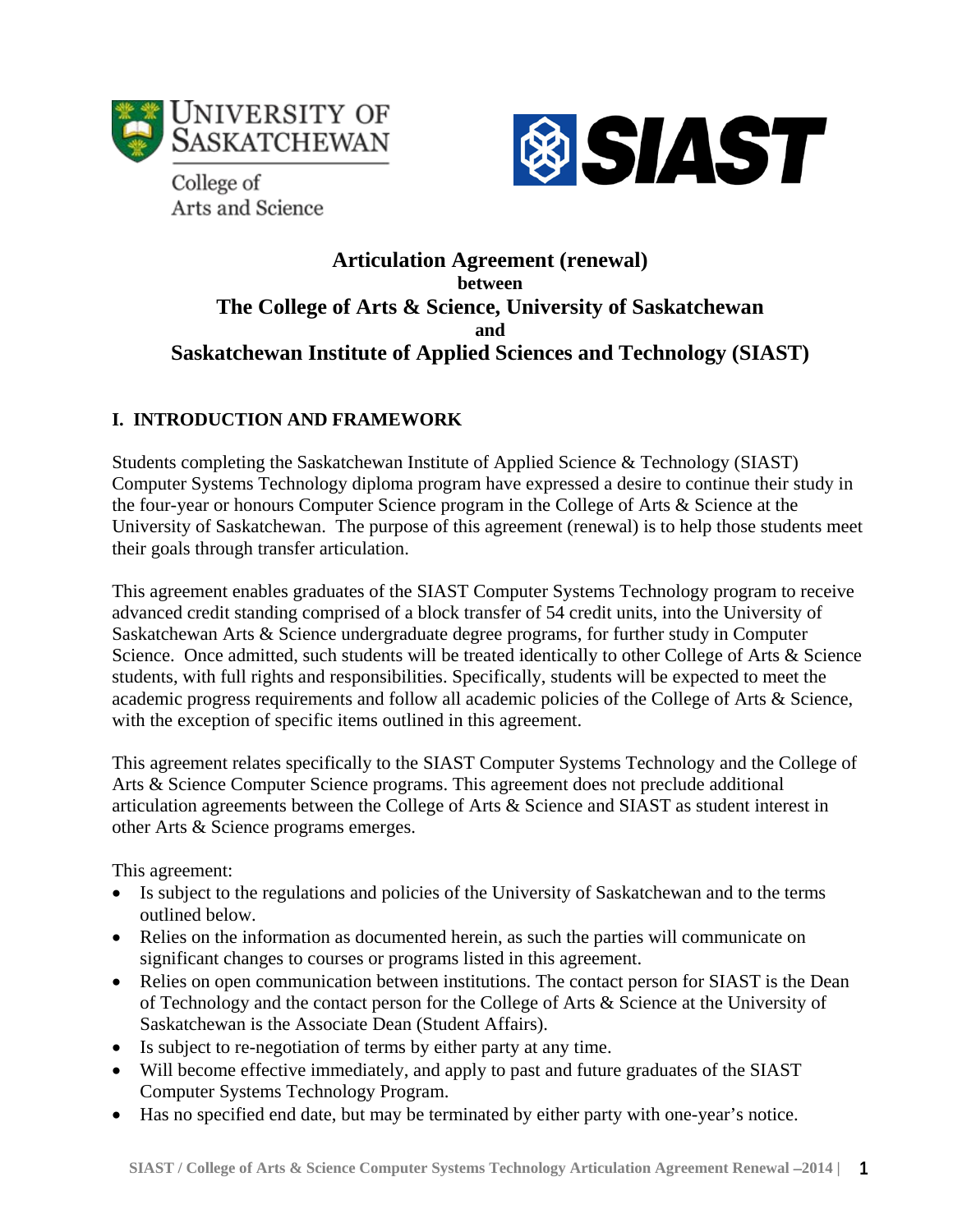• Will be reviewed after 5 years (2019) by the parties to ensure that it is still meeting the needs of each party.

This agreement is signed on behalf of the respective Institutions by:

\_\_\_\_\_\_\_\_\_\_\_\_\_\_\_\_\_\_\_ \_\_\_\_\_\_\_\_\_\_\_\_\_\_\_\_\_\_\_\_\_\_ Peter Stoicheff, Jamie Hilts Dean, College of Arts & Science Dean of Technology,<br>University of Saskatchewan SIAST University of Saskatchewan<br>Date:

Date:\_\_\_\_\_\_\_\_\_\_\_\_\_\_\_ Date:\_\_\_\_\_\_\_\_\_\_\_\_\_\_\_\_\_

\_\_\_\_\_\_\_\_\_\_\_\_\_\_\_\_\_\_\_ \_\_\_\_\_\_\_\_\_\_\_\_\_\_\_\_\_\_\_ Mark Keil, Brenda Suru, Acting Head,<br>Department of Computer Science College of Arts & Science SIAST University of Saskatchewan Date:\_\_\_\_\_\_\_\_\_\_\_\_\_\_\_\_\_ Date:\_\_\_\_\_\_\_\_\_\_\_\_\_\_\_\_\_

Program Head, Computer Systems Technology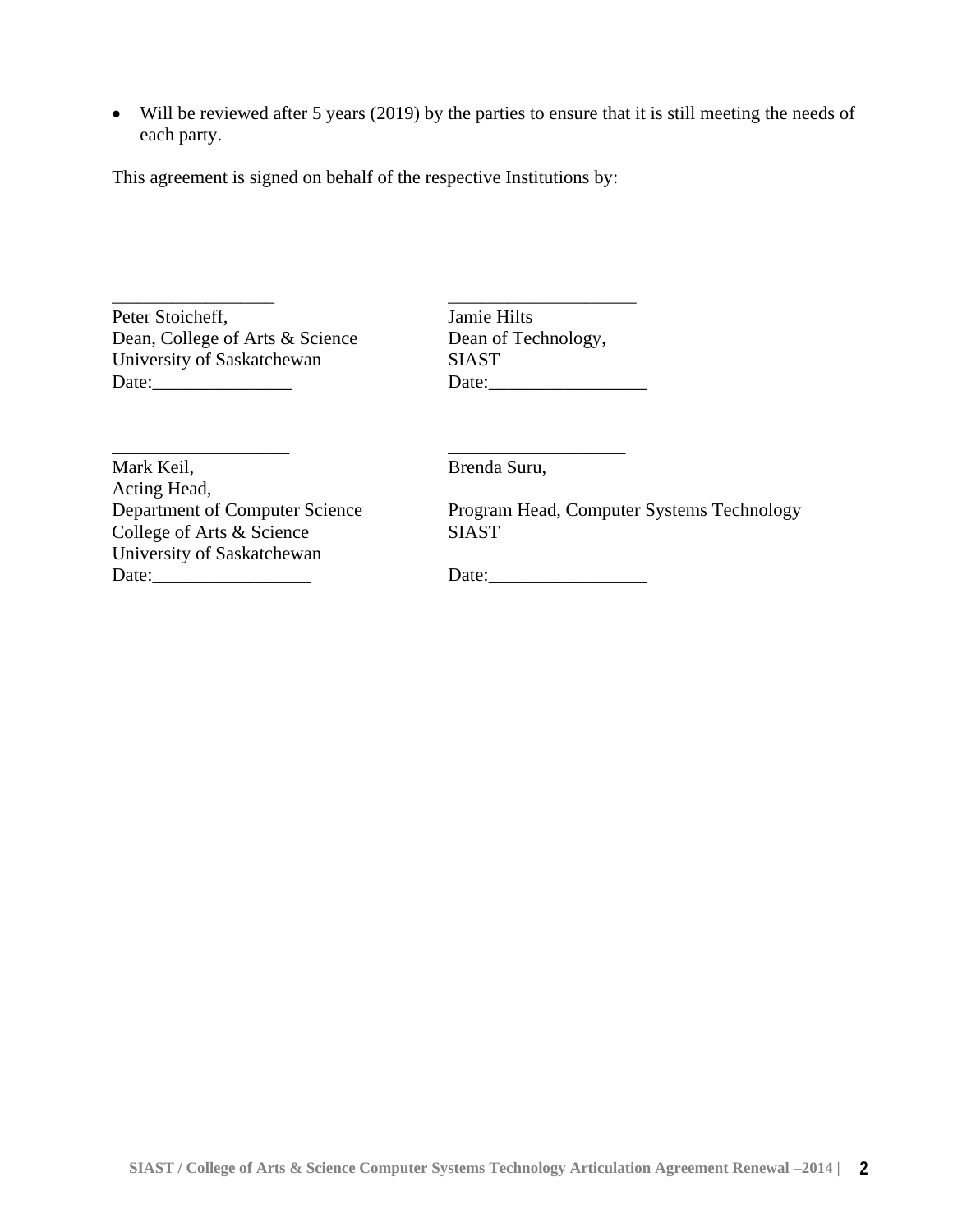#### **II. GENERAL NOTES**

- 1. The Admissions Office at the University of Saskatchewan has the final right of approval on admission decisions for all students.
- 2. The basis for admission to the Computer Science program in the College of Arts & Science will be completion of the SIAST Computer Systems Technology program.
- 3. The Computer Systems Technology program will equate to the block College of Arts & Science Computer Science program transfer credit listed in the Section III.
- 4. Students must complete the remaining credit units at the University of Saskatchewan in order to meet College of Arts & Science residency requirements. This includes half the required credit units in their degree, 2/3 of the required senior-level courses, and 2/3 of the required credit units in their major. The College of Arts & Science will waive up to 6 cu of the residency requirements in the Computer Science major for students transferring under this agreement.
- 5. The College of Arts & Science limits the junior (100-level) credit units in its degree programs. Of the 120 credit units required for the four-year and honours degrees no more than 54 credit units of junior (100-level) courses are permitted.
- 6. Section IV contains recommended programs of study for the four-year and honours Arts & Science Computer Science programs. SIAST will use these suggestions for advising students interested in transferring to the Computer Science program within the College of Arts & Science. Students intending to follow this program will maximize their choice of Computer Science courses by obtaining credit for CMPT 215.3 and CMPT 280.3 over the summer preceding their registration in the College of Arts & Science.
- 7. Students wishing to transfer to other Colleges or programs at the University of Saskatchewan must meet the College or program transfer requirements of that College. This agreement applies only to students choosing Computer Science as their major. If another major is chosen the student's transfer credits will be assessed on a course-by-course basis. Students should contact Student and Enrolment Services Division for transfer credit evaluation.
- 8. The Department of Computer Science will waive the Business Science requirement, and for the 4-year degree and Software Engineering Honours degree reduce the mathematics and statistics requirement to 12 cu for students transferring under this agreement. In addition, for the Software Engineering Honours degree, the Department of Computer Science waives the requirement for CMPT 408.3 and 405.3 for these students.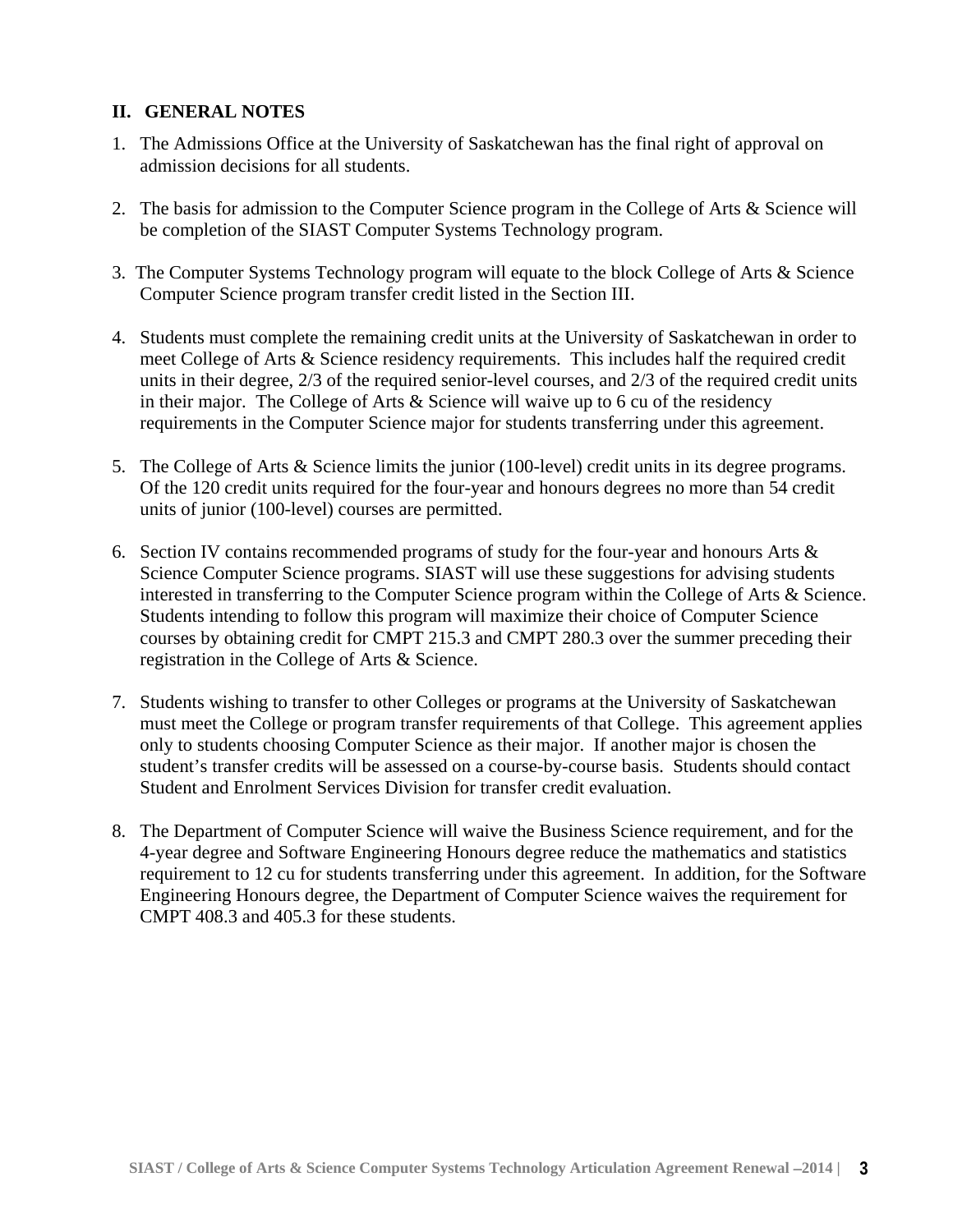### **III. TRANSFER ARTICULATION FOR THE SIAST COMPUTER SYSTEMS TECHNOLOGY PROGRAM**

Completion of the SIAST Computer Systems Technology program block-transfers the following 54 cu to the College of Arts & Science as the following courses:

• CMPT 141.3 (formally 111.3), 145.3 (formally 115.3), 214.3, 270.3, 350.3, 355.3, 3xx.3 (software engineering area),

3yy.3 (computer networks area): (24 cu)

- CMPT 100.3, 281.3 (not part of a CMPT major):  $(6 \text{ cu})$
- 15cu unspecified junior Arts & Science (15cu)
- 9cu unspecified senior Arts & Science (9cu)

#### **IV. SUGGESTED SCHEDULE FOR 4-YEAR B.SC. COMPUTER SCIENCE**

First summer:

T2 (July and August) CMPT 215.3 (student needs pre-req waiver, since Math 110 will be taken in fall term) CMPT 280.3

Year 1:

| T1                | T2                |
|-------------------|-------------------|
| <b>CMPT 260.3</b> | CMPT 3xx.3        |
| <b>MATH 110.3</b> | <b>MATH 264.3</b> |
| CMPT 3yy.3        | CMPT 3zz.3        |
| Social Science.3  | Social Science.3  |
| Science.3         | Science.3         |
|                   |                   |

Year 2:

| Τ1                   | Т7                   |
|----------------------|----------------------|
| <b>STAT 245.3</b>    | <b>MATH SR.3</b>     |
| Humanities Writing.3 | Humanities Writing.3 |
| General Senior.3     | General Senior.3     |
| CMPT 4pp.3           | CMPT 4qq.3           |
| CMPT rrr.3           | Natural Sci.3        |

The Honours Software Engineering Option degree requires another 3cu of CMPT. This program will have no CMPT electives. 3cu of General Requirement courses can be junior.

The BSc Honours degree requires another 3cu of CMPT and 3cu of Mathematics. This program allows the student to select any two CMPT courses with number above 410, but has no third year CMPT electives. 3cu of General Requirement courses can be junior.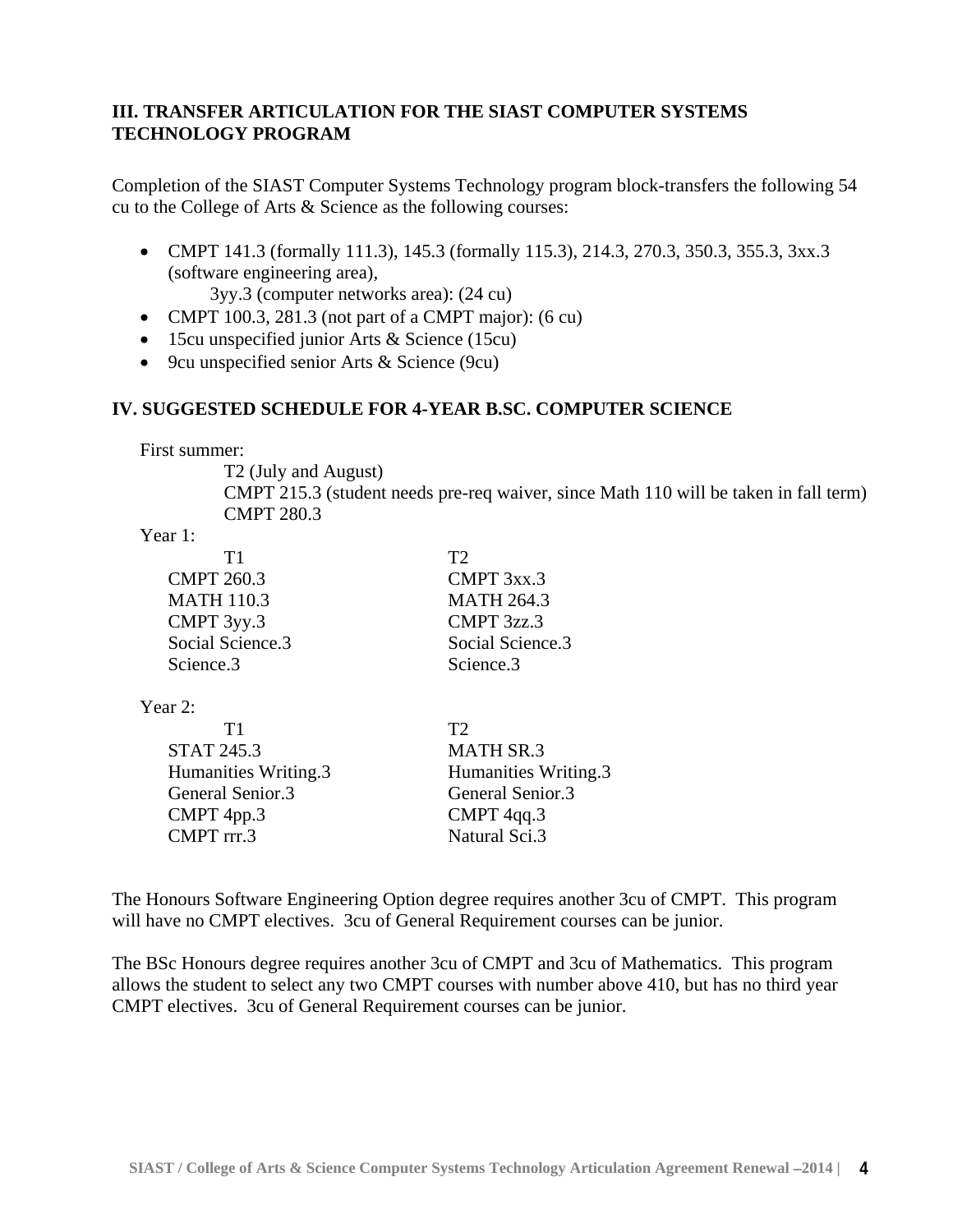## **V. ADDITIONAL NOTES**

Requirements for completing Computer Science programs after transfer

- 1. Distribution requirements (C1, C2, C3, C5):
	- Science: 9 cu (CMPT 141, 145 count both as Majors and Science)
	- Social Science: 6 cu total
	- Humanities writing: 6 cu total
	- General: 6cu total
		- o 4-year BSc: minimum 6 cu senior (200-level or higher)
		- o Honours: minimum 3 cu senior (200-level or higher)
		- o Honours SE: minimum 3 cu senior (200-level or higher)
- Total: 27cu
- 2. Major (C6):
	- 4-year BSc: 27 cu of CMPT
	- Honours: 30 cu of CMPT
	- Honours SE: 30 cu of CMPT (note: CMPT 405, 408 requirement waived)
	- Courses taken must be consistent with major requirements & transfer credits
	- Total major credits:
		- o 4-year BSc: 24 cu (transfer) + 27 cu (to complete) = 51 cu (48 required)
		- o Honours: 24 cu (transfer) + 30 cu (to complete) = 54 cu (54 required)
		- o Honours SE: 24 cu (transfer) + 30 cu (to complete) = 54 cu (54 required)
- 3. Mathematics (C4, C7):
	- 4-year BSc & Honours SE:
		- o Math and Stats: MATH 110, 264
		- o Required Cognate Math: STAT 245, MATH SR.3
		- o Waive 3 cu of required mathematics.
		- o Total: 12 cu
	- Honours:
		- o Math and Stats: MATH 110, 116
		- o Required Cognate Math: MATH 266, STAT 241, 242 or 245
		- o Total: 15 cu
- 4. Free Electives (C7):
	- Free electives requirement is completely satisfied by transfer credits.
- 5. Total courses
	- Transfer: Major:  $24 \text{ cu} +$  Electives:  $30 \text{ cu} = 54 \text{ cu}$
	- To complete:

o 4-year BSc: 27 cu (major) + 12 cu (math) + 27 cu (distribution) = 66 cu o Honours: 30 cu (major) + 15 cu (math) + 27 cu (distribution) = 72 cu o Honours SE: 30 cu (major) + 12 cu (math) + 27 cu (distribution) = 69 cu o Totals: 120 cu, 126 cu, 123 cu

- Residency requirement for 4 year programs (minimum: 60 cu) is satisfied
- 6. Senior course requirement (200-level & higher):